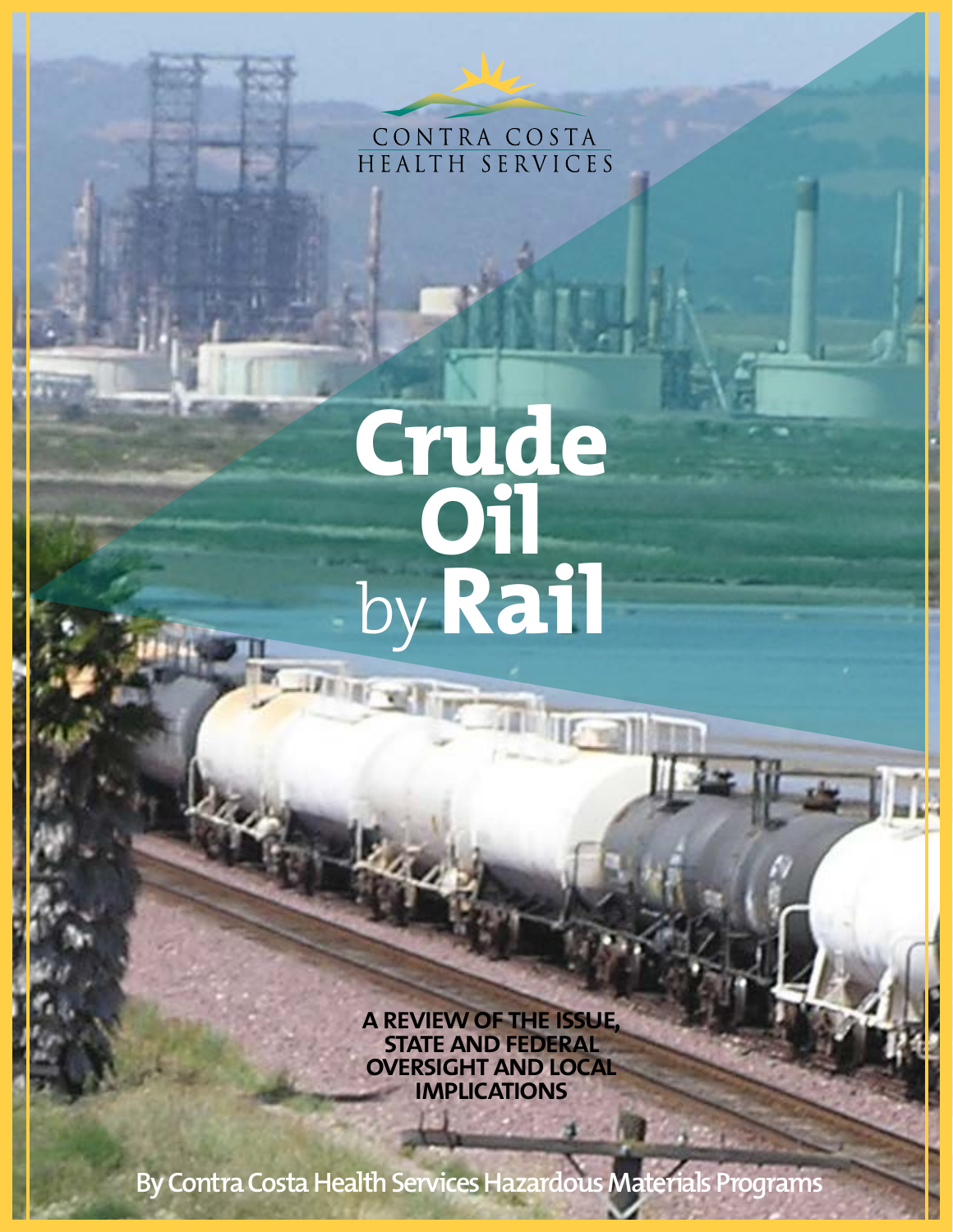#### **The Issue**

There has been an increase in the number of train car derailments in the United States and Canada carrying petroleum crude. Shipping hazardous materials is inherently dangerous. Transporting petroleum crude oil can be problematic if the crude oil is released into the environment because of its flammability. This risk of ignition is compounded in the context of rail transportation because petroleum crude oil is commonly shipped in unit trains' that may consist of over 100 loaded tank cars. With the rising demand for rail carriage of petroleum crude oil throughout the United States, the risk of rail incidents increases along with the increase in the volume of crude oil shipped.

North Dakota Sweet or Bakken Crude is highly volatile compared to other petroleum crude. The Bakken crude has a high number of light ends (propane, butane, and pentane) that vaporizes at lower temperatures than heavier ends. The lighter ends in the Bakken Crude increases the flammability of this petroleum crude. The light ends could be removed at the source or at facilities close to the source before it is shipped by rail. If this occurred, there would be less chance of the Bakken Crude to catch on fire if there is a derailment.

There have been several significant derailments in the U.S. and Canada over the last year causing deaths and property and environmental damage that involved petroleum crude oil shipments. Four of these accidents are described below.





<sup>1</sup>A unit train is a freight train composed of cars carrying a single type of commodity that are all bound for the same destination.

### **Lynchburg, VA**

On April 30, 2014, an eastbound CSX Transportation, Inc. (CSX) unit train consisting of 105 tank cars loaded with petroleum crude oil derailed in Lynchburg, Virginia. Seventeen of the train's cars derailed, and one of the tank cars was breached. A petroleum crude oil fire ensued, and emergency responders evacuated approximately 350 individuals from the immediate area. Three of the derailed tank cars containing petroleum crude oil came to rest in the adjacent James River, spilling up to 30,000 gallons of petroleum crude oil into the river.

#### **Casselton, North Dakota**

On December 30, 2013, 13 cars in a westbound BNSF Railway (BNSF) grain train derailed near Casselton, North Dakota, fouling an adjacent main track. At the same time, an eastbound BNSF petroleum crude oil unit train with 106 cars was operating on that adjacent main track. The petroleum crude oil unit train reduced its speed but collided with the derailed car that was fouling the main track, resulting in the derailment of the lead locomotives and the first 21 cars of the petroleum crude oil unit train. Eighteen of the 21 derailed tank cars ruptured, and an estimated 400,000 gallons of petroleum crude oil was released. The ruptured tank cars ignited, causing a significant fire. Approximately 1,400 people were evacuated. Damages from the derailment have been estimated at \$8 million.

#### carloads of crude oil shipped by rail in the united states





#### crude oil train accidents crude oil spilled in rail accidents (gallons)



2013

1971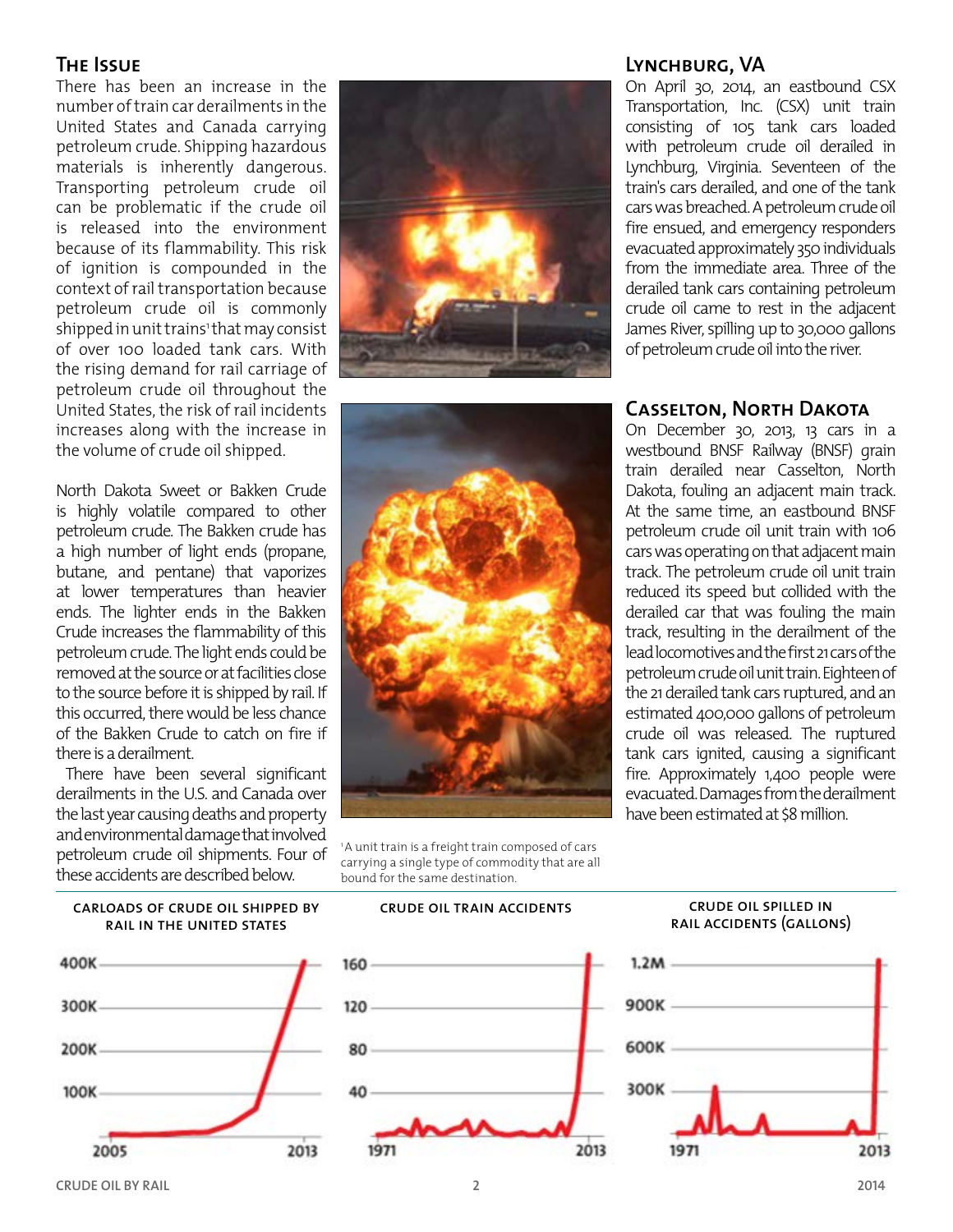

#### **Aliceville, Alabama**

On November 8, 2013, a 90-car petroleum crude oil train operated by Alabama & Gulf Coast Railway derailed in a rural area near Aliceville, Alabama. The petroleum crude oil shipment originated in North Dakota, and was bound for Walnut Hill, Florida, to be transported by a regional pipeline to a refinery in Saraland, Alabama. Twentysix cars derailed, resulting in 11 cars impinged by a crude oil pool fire. An undetermined amount of petroleum crude oil escaped from derailed cars and found its way into a wetlands area nearby the derailment site. Clean up costs are estimated at \$3.9 million.

## **STATE**<br> **OVERSIGHT oversight**

The California Public Utilities Commission (CPUC) is the State agency charged with ensuring the safety of freight railroads, intercity and commuter railroads, and highway-railroad crossings in California. CPUC performs these railroad safety responsibilities through the Railroad Operations and Safety Branch (ROSB) of the Safety & Enforcement Division.

ROSB's mission is to ensure that California communities and railroad employees are protected from unsafe practices on freight and passenger railroads by enforcing rail safety rules, regulations, and inspection efforts; and by carrying out proactive assessments of potential risks before they create dangerous conditions. ROSB personnel investigate rail accidents and safety related complaints, and recommend safety improvements to the Commission, railroads, and the federal government as appropriate.



#### **Lac-Mégantic, Quebec**

On July 6, 2013, a catastrophic railroad accident involving a U.S. railroad company occurred in Lac-Megantic, Quebec, Canada, when an unattended freight train transporting petroleum crude oil rolled down a descending grade and subsequently derailed. The subsequent fires, along with other effects of the accident, resulted in the confirmed deaths of 47 individuals. In addition, derailment caused extensive damage to the town center, a release of hazardous materials that will require substantial clean-up costs, and the evacuation of approximately 2,000 people from the surrounding area.

#### **ROSB inspections are divided into five railroad disciplines:**

• **operating practices** oversight of main, branch and yard train operations, including hours of service, carrier operating rules, employee qualification guidelines, and carrier training and testing programs to determine compliance with railroad occupational safety and health

standards, accident and personal injury reporting requirements, and other requirements

- **track—**oversight of track construction, maintenance and inspection activities
- **signal & train control—**oversight

of signal system construction, maintenance and inspection activities

• **motive power & equipment—** oversight of locomotives, freight and passenger rail cars, air brakes, and other safety appliances maintenance and inspection activities

#### • **hazardous**

**materials—**oversight of the rail movements of hazardous materials, such as petroleum and chemical products; and inspection of hazardous materials shippers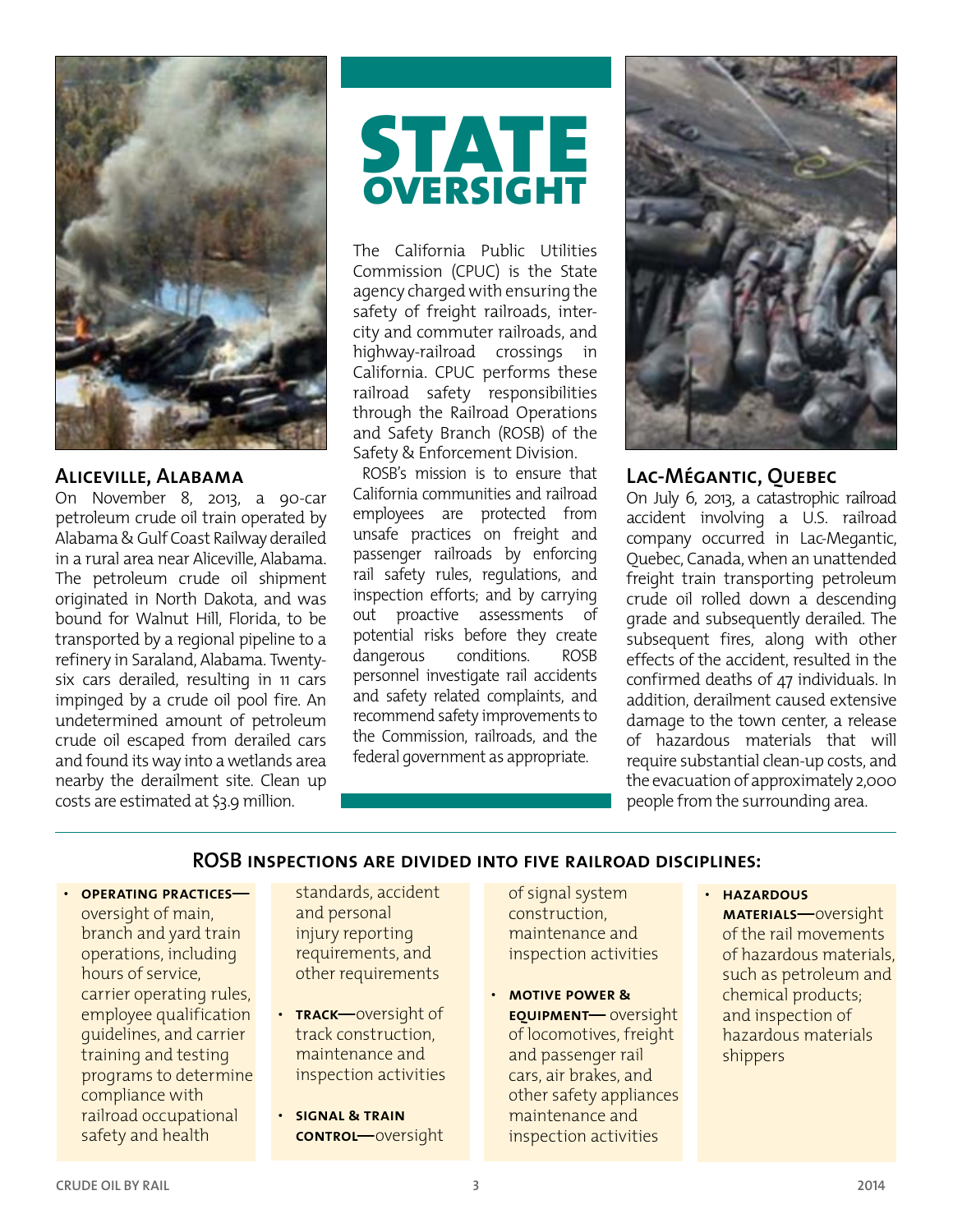The Federal Rail Safety Act of 1970, the primary federal statute regulating freight rail safety, provides states with an exemption to the generally preemptive federal regulatory scheme of the federal railroad safety laws: A State may adopt or enforce an additional or more stringent law, regulation, or order related to railroad safety or security when the law, regulation, or order—

- Is necessary to eliminate or reduce an essentially local safety or security hazard;
- Is not incompatible with a law, regulation, or order of the United States Government; and
- Does not unreasonably burden interstate commerce. (49 U.S.C. Section 20106)

#### **dot/federal rail administration**

The Federal Rail Administration (FRA), which resides in the Department of Transportation (DOT), has the responsibility for regulating the shipment of petroleum crude by rail. This includes the design of the train cars carrying the crude, the speeds that the trains can travel, how the petroleum is packaged, and the safety of the rails that the petroleum crude is transported over. The FRA has established some voluntary requirements such as the speed that trains carrying the crude may travel and redirecting the traffic of the shipments around high hazard locations.

DOT is developing regulations that would require a safer tank car be used from the existing DOT-111 to transport Bakken crude. Train cars are now being built under a safer design that may be required for the transportation of Bakken crude. Some of the issues that should be addressed in the new regulations for these tankcars are shown in the illustration at the top of this page.

DOT on May 7, 2014 issued an emergency order requiring that each railroad carrier provide the State Emergency Response Commission (SERC) for each state in which it operates trains transporting 1,000,000 gallons2 or more of Bakken crude oil, notification regarding the expected movement of such trains

#### **upgraded dot-111 railcar**



through the counties in the state. The notification shall identify each county or a particular state or commonwealth's equivalent jurisdiction (e.g., Louisiana parishes, Alaska boroughs, Virginia independent cities), in the state through which the trains will operate.

The California Office of Emergency Services (Cal/OES) is the contact for the SERC in California. Cal/OES is establishing a means to distribute the information required under this emergency order to the appropriate agencies for each of the Counties within California.

The information that is to be submitted to the SERC must contain the following: (a) provide a reasonable estimate of the number of trains implicated by this Order that are expected to travel, per week, through each county within the state; (b) identify and describe the petroleum crude oil expected to be transported in accordance with 49 CFR part 172, subpart C; (c) provide all applicable emergency response information required by 49 CFR part 172, subpart G; and, (d) identify the routes over which the material will be transported. This notification also must identify at least one point of contact at the railroad (including name, title, phone number and address) responsible for serving as the point of contact for SERCs and relevant emergency responders

related to the railroad's transportation of Bakken crude oil.

On February 21, 2014, the Secretary of Transportation sent a letter to the President and Chief Executive Officer at the Association of American Railroads (AAR) requesting that he and his members subscribe to voluntary actions to improve the safe transportation of crude oil by rail. These include: speed restrictions, braking signal propagation systems, routing analyses, additional track and rail integrity inspections, more frequent mechanical inspections, development of an emergency response inventory, funding for emergency responder training, and continued communication with communities about the hazards of crude oil being transported by rail. To date, all Class I railroads<sup>3</sup> have subscribed to the

2 1,000,000 gallons is equivalent to approximately 35 traincars of crude oil.

3 In the United States, the Surface Transportation Board defines a Class I railroad as "having annual carrier operating revenues of \$250 million or more" after adjusting for inflation using the Railroad Freight Price Index developed by the Bureau of Labor Statistics. According to the Association of American Railroads, Class I railroads had a minimum carrier operating revenue of \$346.8 million (USD) in 2006, \$359 million in 2007,\$401.4 million in 2008, \$378.8 million in 2009, \$398.7 million in 2010 and \$433.2 million in 2011.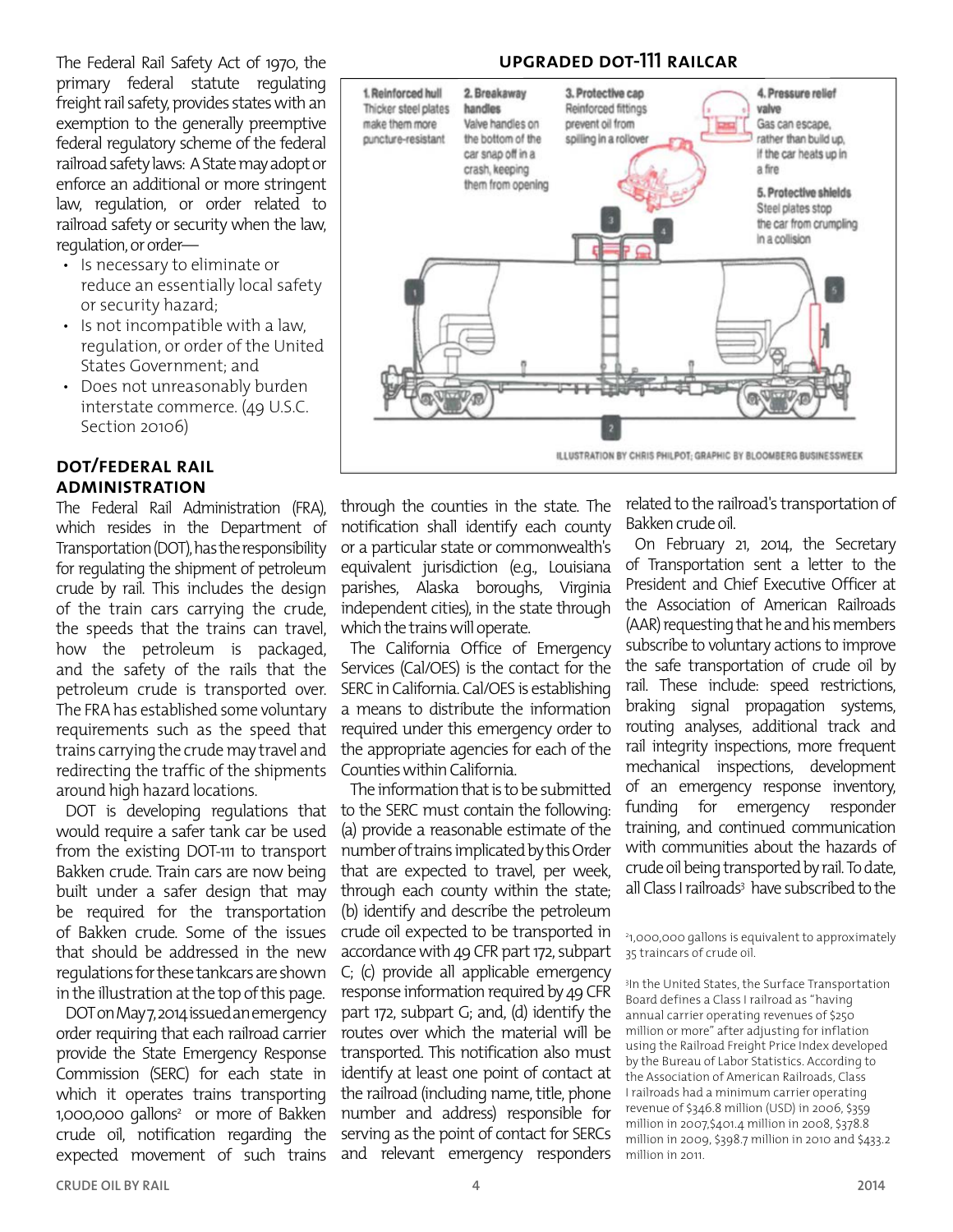voluntary actions and several more have expressed their intent to sign.

DOT requires the railroads to develop the safest route from the origin of the shipment to the destination when transporting hazardous materials. Code of Federal Regulations, Title 49, Appendix D of part 172 "Rail Risk Analysis Factors"<sup>4</sup> requires railroads to select the route of how hazardous materials are to be transported with the following factors to be considered in the performance of this safety and security risk analysis:

- 1. Volume of hazardous material transported;
- 2. Rail traffic density;
- 3. Trip length for route;
- 4. Presence and characteristics of railroad facilities;
- 5. Track type, class, and maintenance schedule;
- 6. Track grade and curvature;
- 7. Presence or absence of signals and train control systems along the route ("dark" versus signaled territory);
- 8. Presence or absence of wayside hazard detectors;
- 9. Number and types of grade crossings;
- 10. Single versus double track territory;
- 11. Frequency and location of track turnouts;
- 12. Proximity to iconic targets;
- 13. Environmentally sensitive or significant areas;
- 14. Population density along the route;
- 15. Venues along the route (stations, events, places of congregation);
- 16. Emergency response capability along the route;
- 17. Areas of high consequence along the route, including high consequence targets as defined in §172.820(c);
- 18. Presence of passenger traffic along route (shared track);
- 19. Speed of train operations;
- 20. Proximity to en-route storage or repair facilities;
- 21. Known threats, including any nonpublic threat scenarios provided by the Department of Homeland Security or the Department of Transportation for carrier use

in the development of the route assessment;

- 22. Measures in place to address apparent safety and security risks;
- 23. Availability of practicable alternative routes;
- 24. Past incidents;
- 25. Overall times in transit;
- 26. Training and skill level of crews; and 27. Impact on rail network traffic and congestion.

#### **pipeline and hazardous materials safety administration (phmsa) high hazard flammable train notice for proposed rule making**

On July 23, 2014, PHMSA issued a Notice for Proposed Rule Making that will address the following issues and questions.

- 1. Better classification and characterization of mined gases and liquids
	- a. Written sampling and testing program for all mined gases and liquids, such as crude oil, to address:
		- i. frequency of sampling and testing;
		- ii. sampling at various points along the supply chain;
		- iii. sampling methods that ensure a representative sample of the entire mixture;
		- iv. testing methods to enable complete analysis, classification, and characterization of material;
		- v. statistical justification for sample frequencies; and, (6) duplicate samples for quality assurance.
		- vi. Require offerer to certify that program is in place, document the testing and sampling program, and make program information available to DOT personnel, upon request.
- 2. Rail routing risk assessment
	- a. Requires carriers to perform a routing analysis that considers

27 safety and security factors. The carrier must select a route based on findings of the route analysis. These planning requirements are prescribed in § 172.820 and would be expanded to apply to HHFTs. 3. Notification to SERCs

- a. Require trains containing one million gallons of Bakken crude oil to notify State Emergency Response Commissions (SERCs) or other appropriate state delegated entity about the operation of these trains
- through their States 4. Reduced operating speeds
	- a. Restrict all HHFTs to 50-mph in all areas
	- b. PHMSA is requesting comment on three speed restriction options for HHFTs that contain any tank cars not meeting the enhanced tank car standards proposed by this rule:
		- i. a 40-mph maximum speed restriction in all areas;
		- ii. a 40-mph speed restriction in high threat urban areas<sup>5</sup> ; and
		- iii. a 40-mph speed restriction in areas with a 100K+ population.
	- c. PHMSA is also requesting comment on a 30-mph speed restriction for HHFTs that do not comply with enhanced braking requirements.
- 5. Enhanced braking
	- a. Require all HHFTs be equipped with alternative brake signal propagation systems. Depending on the outcome of the tank car standard proposal and implementation timing, all HHFTs would be

4 The factors are used to determine the safest route to take for transportation of selected hazardous materials, such as chlorine and ammonia.

5 As defined in 49 CFR 1580.3—High Threat Urban Area (HTUA) means an area comprising one or more cities and surrounding areas including a 10-mile buffer zone, as listed in appendix A to Part 1580 of the 49 CFR.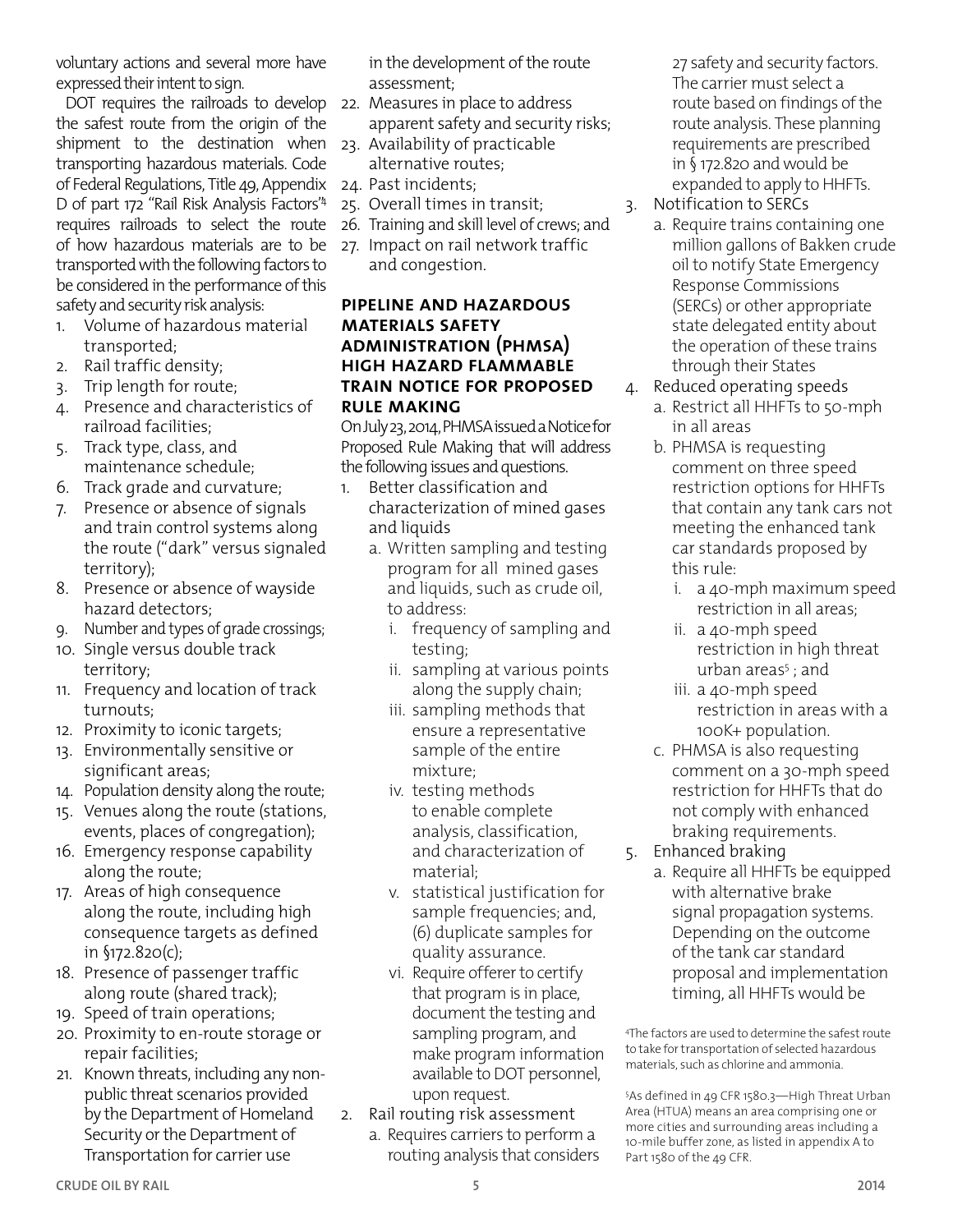operated with either electronic controlled pneumatic brakes (ECP), a two-way end of train device (EOT), or distributed power (DP).

- 6. Enhanced standards for both new and existing tank cars
	- a. Require new tank cars constructed after October 1, 2015 (that are used to transport flammable liquids as part of an HHFT) to meet criteria for a selected option, including specific design requirements or performance criteria (e.g., thermal, top fittings, and bottom outlet protection; tank head and shell puncture resistance). PHMSA is requesting comment on the following three options for the DOT Specification 117:
		- i. FRA and PHMSA Designed Car, or equivalent
		- ii. AAR 2014 Tank Car<sup>6</sup> or equivalent
		- iii. Jacketed CPC-12327 or equivalent
	- b. Require existing tank cars that are used to transport flammable liquids as part of a HHFT, to be retrofitted to meet the selected option for performance requirements, except for top fittings protection. Those not retrofitted would be retired, repurposed, or operated under speed restrictions for up to five years, based on packing group assignment of the lading.

#### **pending california legislation**

SB 1319 is a bill authored by Senator Pavley with co-authors Senators Lara and Wolk. The bill would direct the Governor to require the administrator for oil spill response appointed by the Governor to amend the California oil spill contingency plan to 5. provide for the best achievable protection of all state waters, not solely coastal and marine waters, and to submit the plan to the Governor and the Legislature on

or before January 1, 2017. The bill would require the regulations to provide for the best achievable protection of all waters and natural resources of the state.

The bill will require, if passed, that 6. the oil spill contingency plan contain a regional and local planning element that shall provide the framework for the involvement of regional and local agencies in the state effort to respond to an oil spill, and shall ensure the effective and efficient use of regional and local resources, as appropriate, in all of the following:

- 1. Extends the Office of Spill Prevention and Response (OSPR) marine oil spill program to all waters of the state.
- 2. Extends the requirements in the OSPR oil spill program (including oil spill contingency plan requirements, financial assurance requirements, oil spill reporting requirements, civil and criminal liability), to trains transporting oil, oil pipelines, oil production wells, and oil refineries.

3. In addition to the existing requirements for an oil spill contingency plan, requires a rail to include all of the following in a plan:

- a. A list of the types of train cars that may make up the consist;
- b. A list of the types of oil and petroleum products that may be transported;
- c. A map of track routes and facilities; and
- d. A list, description, and map of any prestaged spill response equipment and personnel for deployment of the equipment.
- Requires, as part of the California Oil Spill Contingency Plan, that the regional and local planning element provide provisions regarding the "identification and mitigation of public health and safety impacts."
- 5. Requires OSPR, in consultation with the appropriate local, state, and federal regulators, to conduct a comprehensive risk assessment of nonvessel

modes of transportation of oil and identify those operations that pose the highest risk of a pollution incident in state waters.

- Requires OSPR to conduct a study and evaluation to improve response activities for inland areas of the state. Requires the study to include an analysis of likely spill scenarios, response requirements for oil of varying properties and urban, rural, and sensitive environments, and spill response equipment and resources.
- 7. Declares that it is the policy of the state that communities that face significant risks associated with the transport or planned transport of significant quantities of oil through or near those communities be notified of the quantities and properties of the oil in a timely manner. Requires OSPR to obtain and make publicly available, as allowed pursuant to existing state and federal law, previously filed information related to the transport of oil through, near, or into communities.
- 8. Adds four members to the TAC: a person with demonstrable knowledge of environmental protection and the study of ecosystems, a person with demonstrable knowledge of the railroad industry, and a person with demonstrable knowledge of the oil production industry.

<sup>6</sup>On March 9, 2011 AAR submitted petition for rulemaking P-1577, which was discussed in the ANPRM. In response to the ANPRM, on November 15, 2013, AAR and ASLRAA submitted as a comment recommendations for tank car standards that are enhanced beyond the design in P-1577. For the purposes of this rulemaking this tank car will be referred to as the "AAR 2014 tank car." See [http://www.regulations.](http://www.regulations.gov/#!documentDetail;D=PHMSA-2012-0082-0090) [gov/#!documentDetail;D=PHMSA-2012-0082-0090.](http://www.regulations.gov/#!documentDetail;D=PHMSA-2012-0082-0090)

<sup>7</sup> In 2011, the AAR issued Casualty Prevention Circular (CPC) 1232, which outlines industry requirements for additional safety equipment on certain DOT Specification 111 tanks ordered after October 1, 2011, and intended for use in ethanol and crude oil service.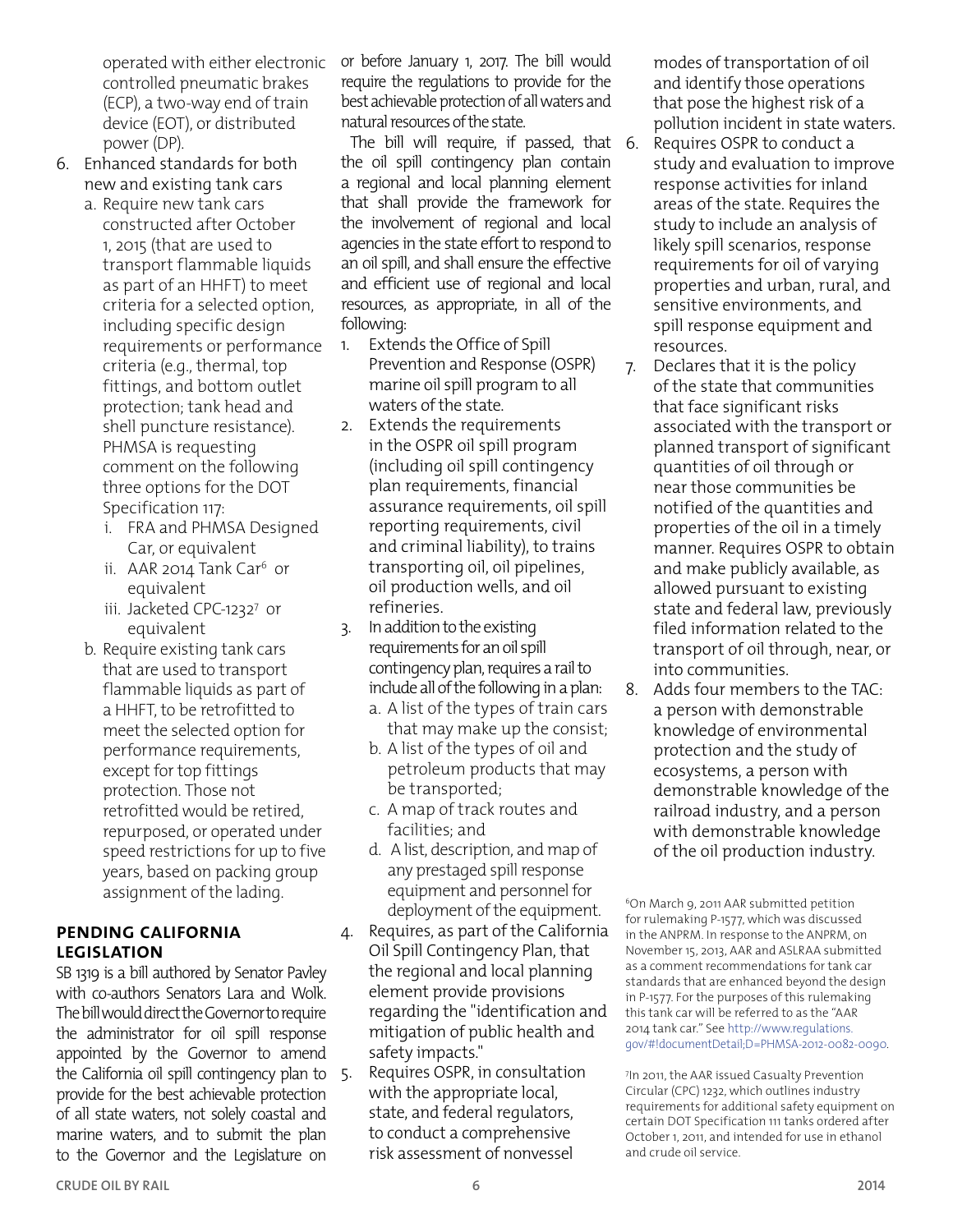- 9. Requires the CPUC to conduct expanded focused inspections, either in coordination with the FRA or as the CPUC determines to be necessary, of bridges and grade crossings over which oil is being transported and oil unloading facilities, including movement within these facilities and onside storage. Requires the expanded focused inspection program to target bridges, grade crossings, and oil unloading facilities that pose the greatest safety risk, based on inspection data, accident history, and rail traffic density.
- 10. Authorizes the CPUC to regulate essential local safety hazards for the transport of oil more stringently than federal safety regulation.

AB 380, is a bill authored by Assemblymember Dickson. The bill would require the railroads to send data to the Office 4. of Emergency Services on 25 hazardous materials that are shipped by rail. The Office of Emergency Services would require that this information be given to the appropriate Unified Program Agency. The bill also requires that the railroads estimate the amount of Bakken crude being shipped over a six-month period, and identify the counties where the shipments will pass through. The Office of Emergency Services will be required to send the information to the appropriate Unified Program Agencies.

- Require railroads to provide to the Governor's Office of Emergency Services, on a quarterly basis, data for the 25 largest hazardous material commodities and crude oil or oil cargo transported through California. This data includes the type and amount of material and the carload type as broken down by county and track route. The Office of Emergency Services will be required to disseminate relevant information to Certified Unified Program Agencies (CUPAs) that may be impacted by a hazardous spill.
- 2. The bill would require a rail carrier to prospectively

estimate and submit to the office notification of the weekly movements of trains through a county, as specified. The bill would require a rail carrier to update that notification once every 6 months. The bill also would require a rail carrier to update and notify the office within 30 days of the rail carrier determining that there will be a material change in the estimated volume of Bakken oil, as defined, plus or minus 25% per week relative to the most recent estimate previously submitted to the office.

- 3. Require railroads to maintain an emergency response communication center that can provide information on train composure in the event of a hazardous material spill.
- Require railroads to provide the Office of Emergency Services a summary of the carrier's Hazardous Materials Emergency Response Plan. The Office of Emergency Services is required to provide a summary of the Plan to impacted CUPAs.



A crude oil train travels across the Clear Creek Trestle in Plumas County, California and through the Feather River Canyon on June 5, 2014.

#### **oil by rail safety in california preliminary findings and recommendations**

#### state of california interagency rail safety working group—june 10, 2014

The Governor established an interagency working group to research rail safety in California and report to him the 11. Ensure Compliance with findings of the workgroup. On June 10, the working group issued preliminary

findings in a twenty page report. Below are the recommendations from the working group:

- 1. Increase the Number of California Public Utilities Commission Rail Inspectors
- 2. Improve Emergency Preparedness and Response Programs
	- a. Expand the Oil Spill Prevention & Response Program to Cover Inland Oil Spills
	- b. Provide Additional Funding for Local Emergency Responders
	- c. Review & Update of Local, State and Federal Emergency Response Plans
	- d. Improve Emergency Response Capabilities
	- e. Request Improved Guidance from United States Fire Administration on Resources Needed to Respond to Oil by Rail Incidents
	- f. Increase Emergency Response Training
- 3. Request Improved Identifiers on Tank Placards for First Responders
- 4. Request Railroads to Provide Real-Time Shipment Information to Emergency Responders
- 5. Request Railroads Provide More Information to Affected Communities
- 6. Develop and Post Interactive Oil by Rail Map
- 7. Request DOT to Expedite Phase Out of Older, Riskier Tank Cars
- 8. Accelerate Implementation of New Accident Prevention Technology
	- a. Positive Train Control
	- b. Electronically-Controlled Pneumatic Brakes
- 9. Update California Public Utilities Commission Incident Reporting Requirements
- 10. Request Railroads Provide the State of California with Broader Accident and Injury Data
- Industry Voluntary Agreement a. Increased Track Inspections